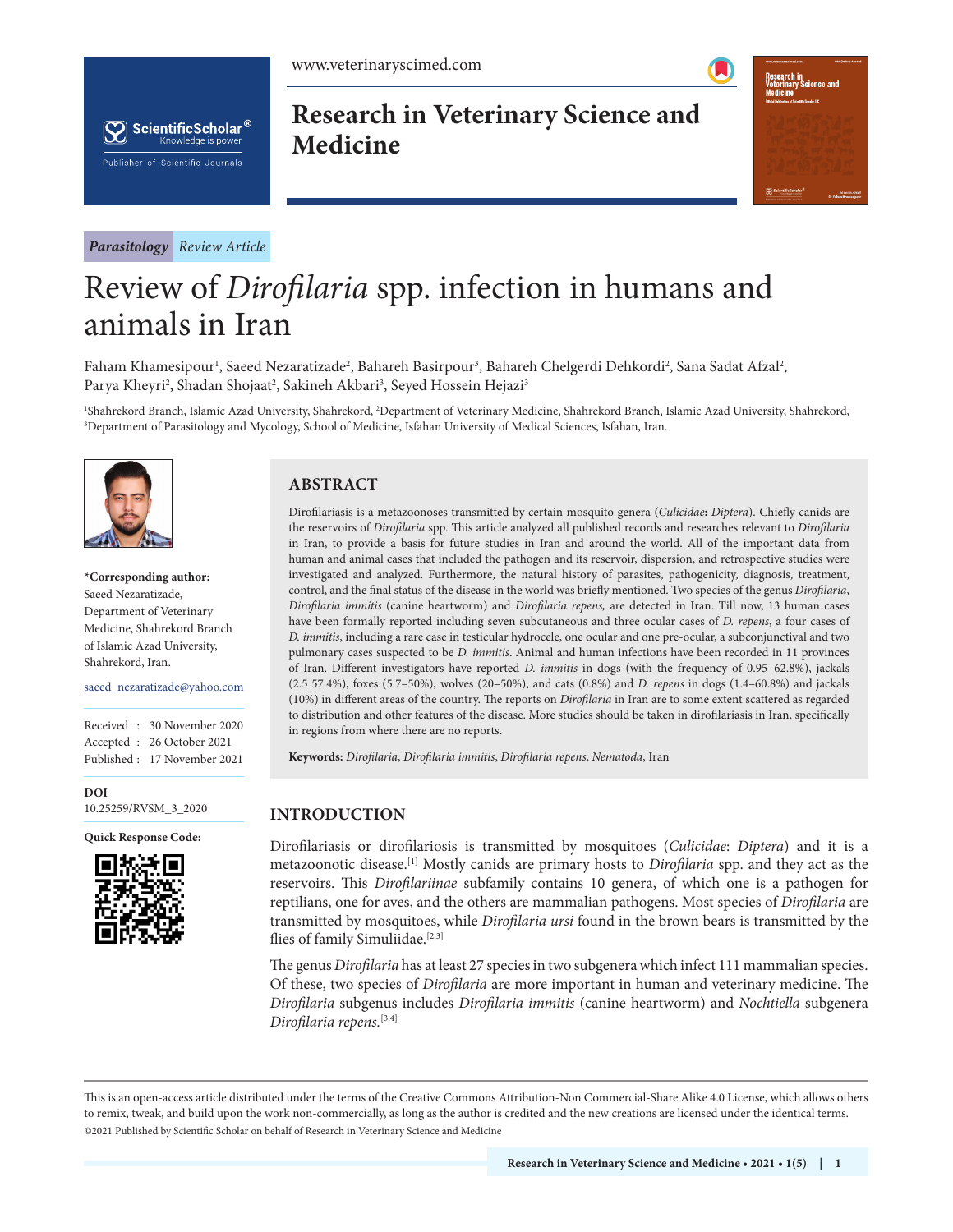Dirofilariosis, which is caused by *D. immitis,* has been reported from almost every tropical, subtropical, and temperate region of the world. It is more prevalent in North America, South America, Australia, Japan, and Italy.<sup>[3,5]</sup> *D. immitis* is a nematode and its microfilaria is 258 ± 7 µm long, infectious  $L_3$  larva is  $0/75-1/3$  µm long, and the mature worm is about 250–300mm. Its reservoirs are dogs and other members of Canidae such as wolf, fox, jackal, dingo (Australian wild dog), coyote (North American desert wolf), and occasionally other mammals such as the domestic cats, bear, seal, deer, panda, horse, rabbit, and primates such as the orangutan.[2,3]

*D. repens* has been reported from 36 countries around the world. Italy is one of the most important focuses of this disease.[3,4] The microfilaria of *D. repens* is 290 ± 20 µm long, infectious L3 larva is  $0/64-1/08$  mm long,<sup>[2,3]</sup> and the mature worm is about  $100-170 \times 0/4$ -0/7 mm.<sup>[3,6]</sup> Mostly dogs are reservoirs of this species but in some cases, it was isolated from cat, lion, and fox. Humans are usually infected with *Dirofilaria* by accident and the parasite life cycle cannot be completed in human. A species that was named *Dirofilaria* conjunctiva previously is a synonym of *D. repens.*[3,6]

More than 77 mosquito species of *Culex, Ochlerotatus, Anopheles, Aedes, Coquillettidia, Mansonia, Psorophora* genera, and probably *Culiseta* are known to play the role as the intermediate host. $[3,4,7,8]$  and are vectors especially for canine heartworm causing agent *D. immitis*. Around 20 mosquito species are vectors and intermediate hosts of *D. repens.*[3,9] In recent years, due to people traveling to non-endemic regions and moving disease reservoirs to nonendemic areas, case reports show an alarmingly growing trend. The reported cases around the world are usually much less than real human and animal infection cases.[3,10] Therefore, this disease is classified as an emerging zoonotic disease.<sup>[3,4]</sup>

It has been more than 36 years since the first dirofilariasis case was reported from Iran<sup>[3,11]</sup> and the World Health Organization in 1984 identified Iran as an infected region.<sup>[3]</sup> During years until 2020, lots of studies have been conducted and numerous animal and human cases have been reported.

In this review, we tried to survey any previous researches, reports, and information related to human and animal cases in Iran retrospectively. Variables including parasite species, animal host, dissemination, infection percentage, and human cases extracted and processed. Furthermore, the parasite life cycle, pathogenesis, diagnosis, treatment, and control are briefly reviewed.

# **MATERIAL AND METHODS**

In this study, the information obtained from the search databases of Scientific Information Database, Irandoc, Civilica, Magiran, Scopus, PubMed, and Google Scholar were used. Through advanced search, it was possible to search for articles with the keywords "Iran" and "*Dirofilaria.*" Furthermore, the presence of the word *Dirofilaria* was included in the title of the mandatory search settings, and the search was performed by considering the year of publication as the next filter. For example, in the Scopus database, the latest information in this field is related to a case report from the south-eastern of Iran.<sup>[12]</sup> Furthermore, by reviewing the search databases of Irandoc, Civilica, and Google Scholar, it was possible to include thesis, books, and abstracts of articles published in national and international congresses in the field of this study. By researching in these databases, important information about dirofilariasis in Iran was obtained and analyzed by comparison of interprovincial, intercity, and interspecies types in the following and presenting the latest status of the disease in the world was briefly mentioned.

# **RESULTS**

#### **Evolution of the parasite**

Career mosquitoes receive microfilaria of *Dirofilaria*  while blood feeding from peripheral blood containing the microfilaria of reservoirs. The worm grows and develops in the Malpighian tubules of the mosquito. This is the distinguishing feature of the genus *Dirofilaria* from others because the others often grow and develop in the flight muscle in chest or fat body cells of mosquito intermediate hosts. After about 2 or 3 weeks (according to environmental factors, especially temperature and mosquito genus), extrinsic incubation period has been passed and infective third-stage larva appears and migrates to the head and proboscis of the mosquito and while blood feeding, by perforating the lower lip proboscis, infects the next host through the created break or by actively perforating the skin. Forth stage larva, adult worms (male and female), and eggs are found in the body of the vertebrate host. The female worm is ovoviviparous. It takes about 7–9 months to observe an adult worm in the pulmonary artery and heart and microfilaria in peripheral blood in an infected dog. The worm life cycle is about 7 years and the reproduction period is 2–5 years in the body of a dog. *D. repens* genus life cycle is very similar to *D. immitis*. [1-3] Microfilaria of *D. immitis* shows subperiods and this was examined in dog's blood samples in Tehran<sup>[13,14]</sup> and Tabriz<sup>[15,16]</sup> and Golestan.<sup>[3,17]</sup>

#### **Pathogenesis**

Microfilariae have not been observed in peripheral blood of humans and the adult stage is observed 6 months after infection with third-stage larva. Infertile adult and immature *D. immitis* genus stages have been observed in pulmonary artery and lungs, and in one case, fertile female has been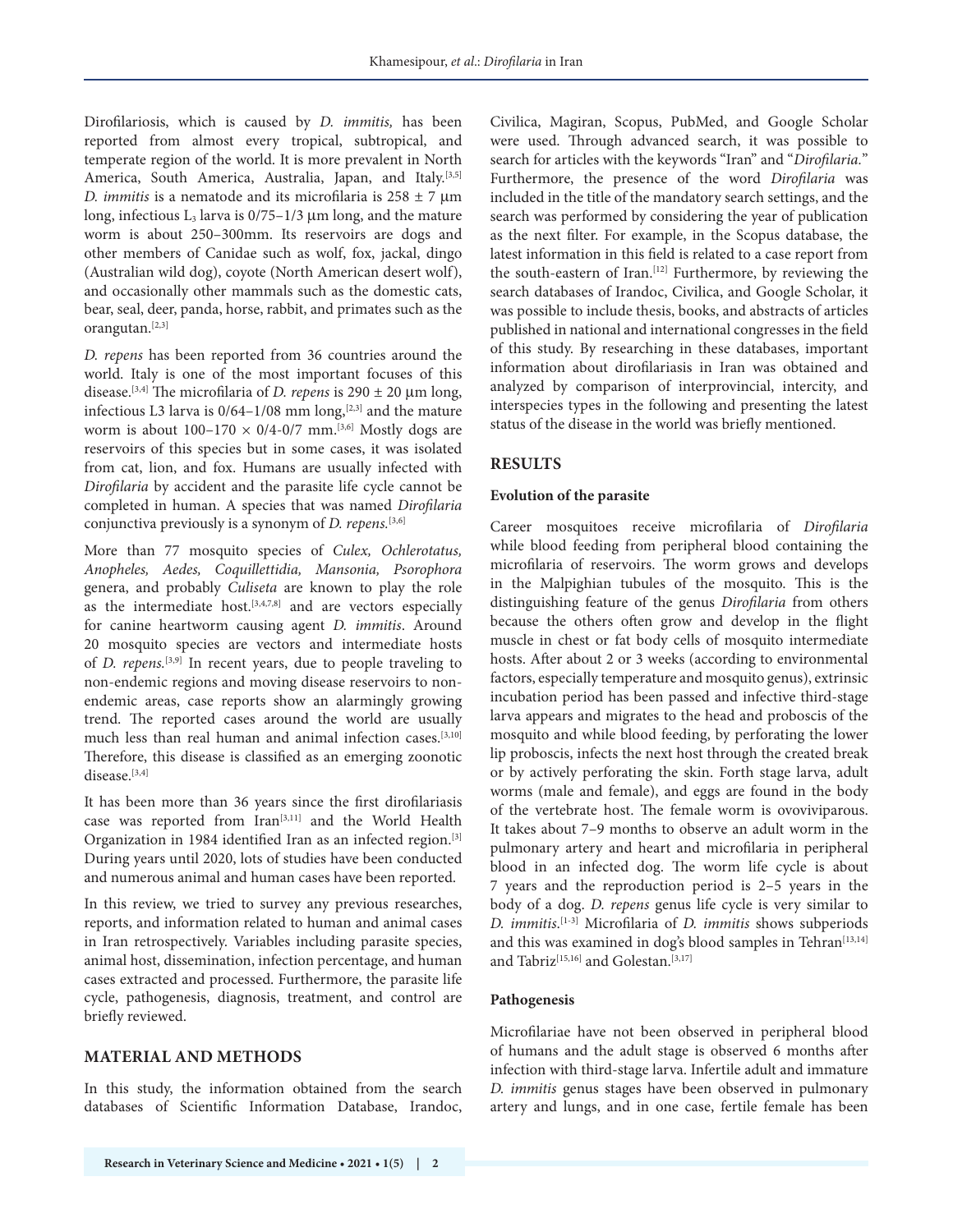observed in the lungs of a man with lymphoid leukemia. About 65% of pulmonary infection is asymptomatic. Furthermore, cough, chest pain, fever, and inquietude are the symptoms of this disease. *D. repens* is usually found as painful subcutaneous nodules around or inside the eyes, male genital system, and rarely in lungs. The mature form has also been found in the chest. The subcutaneous nodules are caused by host defensive reactions and they might be soft or hard. These nodules may be painful on palpation or pressure [Figure 1]. Eye infection causes redness, epiphora, blepharitis, pain, and itching. The best and safest way to diagnose infection in humans is to bring out the nodules and study on morphological properties of the worm.[3,4,6] The life cycle of *D. immitis* and *D. repens* shown in [Figures 1 and 2], respectively.[18,19]

#### **Diagnosis**

Clinical signs of dirofilariosis are variable in dogs and include asymptomatic stage to mild symptoms such as cough, immobility, premature fatigue, and severe symptoms such as anemia, cardiac complications, and death. Blood tests by modified Knott's method, serological tests as ELISA and IFA, and molecular methods (PCR) can detect disease and infected dogs.[3,4] Farzaneh has reviewed clinical aspects of dirofilariasis in dogs in 1991<sup>[3,20]</sup> and Rafii has studied it on practical clinical aspects in 1996.[3,21] In 2012, Tabrizi stated that cases with dirofilariasis have a higher level of total bilirubin, alkaline phosphatase, and indirect bilirubin in comparison with non-infected cases that show that *Dirofilaria* can cause side effects on the liver, bile duct, and red blood cells.[22] Mahdizadeatar has referred to complications and symptoms of the disease, its diagnosis and treatment methods in 1991 and 1992.[3,23,24] Vahedi (1997) has reviewed various dirofilariasis diagnosis methods in humans and dogs.[3,25] Eslami *et al*. (2003) referred to the symptoms and treatment of the disease.[3,26] Ranjbar-Bahadori and Eslami (2005) compared two methods of diagnosing dirofilariosis, namely, modified Knott's and ELISA in dogs in Golestan Province.<sup>[3,17]</sup> A study by Sharifdini (2012) discovered that the infection rate of *D. immitis* in dogs more than 2 years old is higher than others in Meshkinshahr, Iran.[27] Jalali *et al*. (2016) recognized the outbreak of *D. immitis* by counterimmunoelectrophoresis besides modified Knott' s method in 2013.[28] Zarei *et al*. accomplished the molecular method based on cytochrome oxidase subunit 1 gene to find out the prevalence of dirofilariasis.[29] Ranjbar-Bahadori *et al*. (2007) compared the specificity and sensitivity of two diagnostic methods of *D. immitis* (modified Knott's, Antigen Detecting Test Kit), and the McNemar (a statistical test used on paired nominal data) test showed that although the sensitivity of the second one was higher, differences were not significant  $(P > 0.05)$ .<sup>[30]</sup> Either in comparison of ELISA and immune complex disease (ICD) method, they stated that the ICD



**Figure 1:** *Dirofilaria repens* life cycle.[19] https://www.cdc.gov/parasiteWWWs/dirofilariasis/biology\_d\_repens.html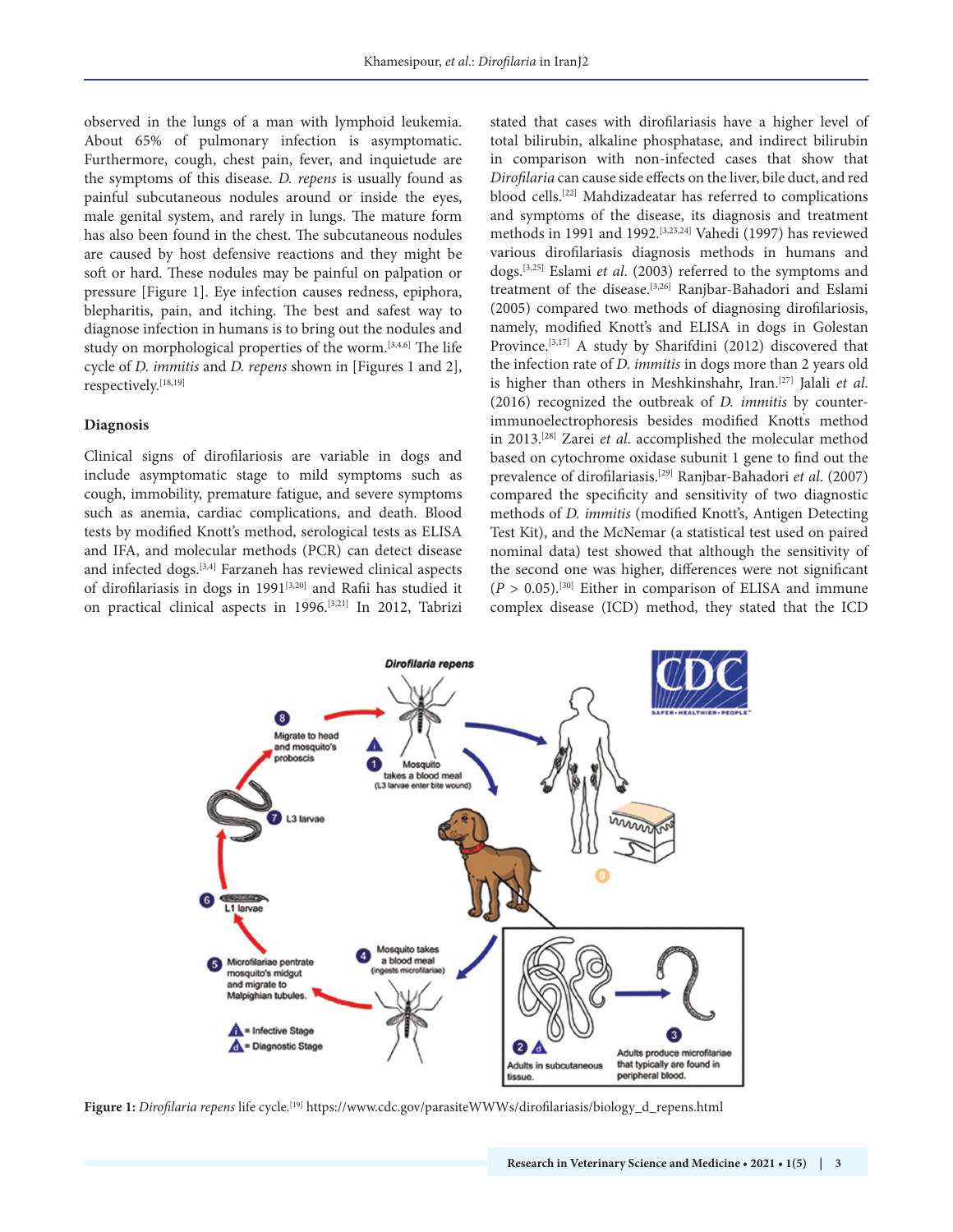

**Figure 2:** *Dirofilaria immitis* life cycle.[18] https://www.cdc.gov/parasites/dirofilariasis/biology\_d\_immitis.html

method is not recommended for the beginning of diagnosis, it may be a valuable secondary way for detecting dirofilariosis in dogs.[31]

## **Treatment**

The most practical human treatment is the surgical removal of a nodule with a nematode, and chemotherapy is not recommended, since the worm is often dead inside the nodule, and no microfilaria is found in the human peripheral blood. In dogs, thiacetarsamide or melarsomine and ivermectin, milbemycin oxime, or levamisole are used as a filaricide and a microfilaricide respectively.[3,4,64] In Iran, melarsomine in 2.5 mg/kg and ivermectin in 0.05 mg/kg have been used successfully in the treatment of dirofilariosis in cats.[3,48]

#### **Control**

Control and reduction of human dirofilariasis (HD) depend on the reduction of the infection of its reservoir hosts. Infected dogs should be treated with nematicides after accurate diagnosis. In endemic areas of the disease, treatment of all infected reservoirs (domestic and wild) should be on the agenda. Furthermore, chemoprophylaxis (using drugs for prevention) with the use of ivermectin should be used. It is important to inform and create awareness among dog owners about ways of transmission and preventing it. Reducing the population of mosquitoes and their larvae and personal protection of individuals and dogs against mosquito bites is effective in reducing human and animal infection.<sup>[3,4]</sup>

#### **HD in Iran**

Among the human cases of the disease, we can mention one case of eye infection of *D. repens* in Tehran,[3] one case in Mazandaran,<sup>[32]</sup> two cases of subcutaneous infection in Bandar Anzali and Lahijan,<sup>[33]</sup> and one case in Karaj (Tehran Province).[3,34] One rare case of testicular hydrocele infection with *D. immitis* in Bandar Abbas (Hormozgan Province)<sup>[35]</sup> and a subcutaneous dirofilariasis case of an Iranian man who traveled to Belgium have been reported.<sup>[36]</sup> Two pulmonary cases (probably *D. immitis*) based on the observation of coin lesion on radiography and also several cases of subcutaneous dirofilariasis from Ardebil Province have been reported.<sup>[37]</sup> There was an unreported eye infection of *D. immitis* from Gonbad (Mobedi, personal communication).[3] Maraghi *et al*. (2006) reported three cases of human infection with the *D. repens* in Ahvaz, two of which were diagnosed as subcutaneous nodules and the last, as an eye infection.<sup>[38]</sup> Tavakolizadeh and Mobedi (2009) presented the first report of ocular dirofilariasis in Tehran, by adult female *D. repens* worm in 2009.[39] Parsa *et al*. reported ocular infection with *D. immitis* by the molecular characterization method in Kerman in 2020.[12] Ashrafi *et*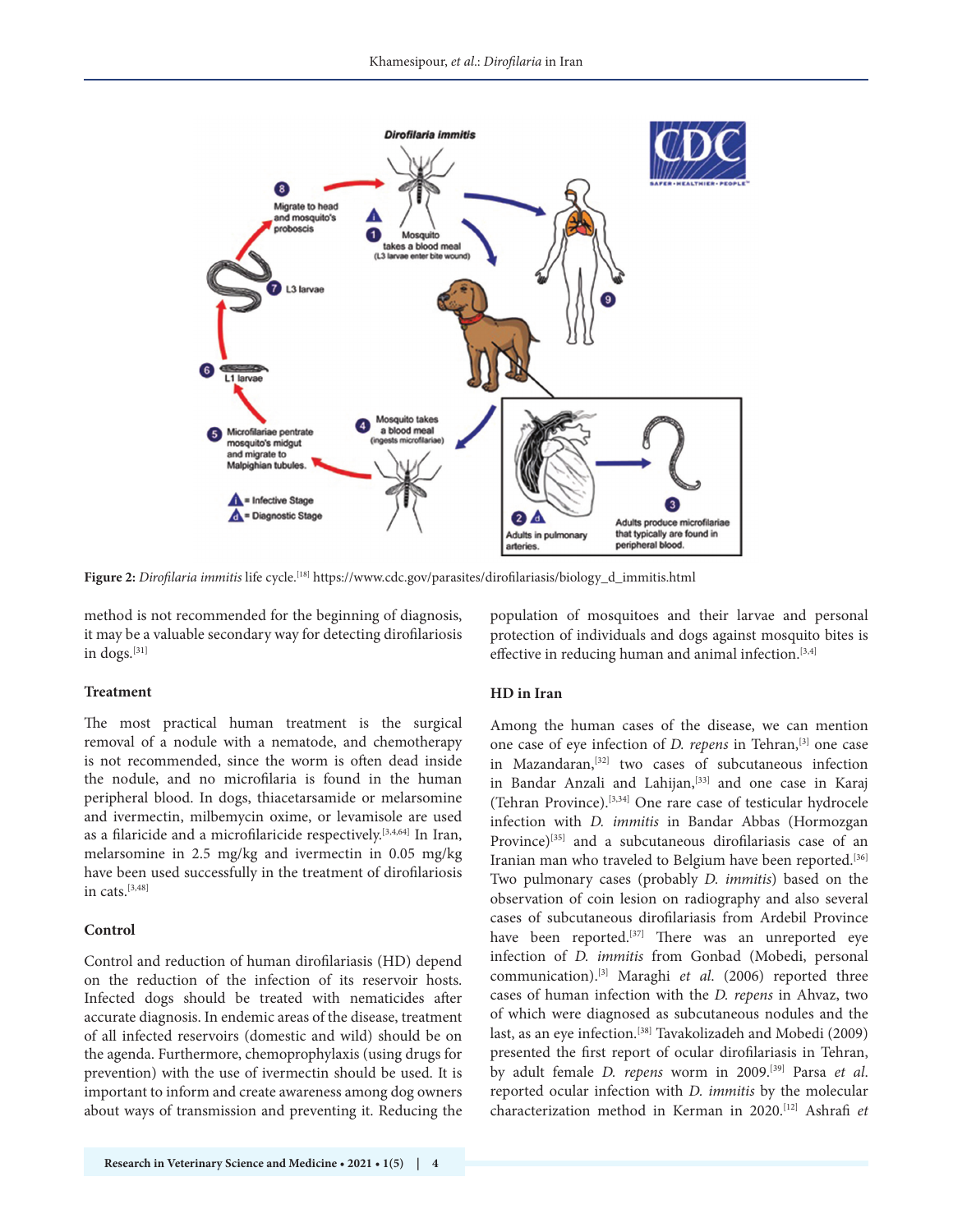*al*., 2010, reported a subcutaneous nodule of *D. immitis*  in Gilan that was suspected as cutaneous fascioliasis.<sup>[40]</sup> A paranasal subcutaneous nodule of *D. repens* was reported in Ahvaz from a 31-year-old man.[41] Tabatabaei *et al*. (2017), a case with the sub-conjunctival presence of *D. immitis* was detected in Tabriz.[42] Maraghi, 2019, discovered breast dirofilariosis with *D. repens* in a 40-year-old woman resident of Khuzestan.[43] Furthermore, Mirahmadi *et al*. (2017) reported ocular dirofilariasis by *D. immitis* in a 2-year-old child in Chabahar city located at Sistan and Baluchestan Province.[44] Negahban *et al*. (2007) presented a case with a subcutaneous nodule of *D. immitis* in Shiraz that was obtained with the fine needle aspiration method.[45] Tafti *et al*. (2010) discovered an ocular dirofilariasis by *D. repens* in Tehran.[46] *Dirofilaria* prevalence in human in Iran reported summarized in [Table 1].

#### **Animal dirofilariosis in Iran**

In Iran, animal dirofilariosis has been reported in dogs, jackals, foxes, wolves, and cats. *D. immitis* has been detected in all the animals above. However, *D. repens* was only found in dogs and jackals [Table 1].

The prevalence of *D. immitis* in a global study shows (11.45%) a total weighted prevalence in Iran.<sup>[47]</sup>

The first natural infection in stray dogs with *D. immitis* and *D. repens* in the country was reported in 1969 in Mazandaran Province, Tonekabon (former Shahsavar).<sup>[11]</sup> In that year, infection with *D. immitis* was seen in a domestic dog imported to Iran from the United States.[50] Darijani *et al*. (2009) presented the first report of *Dirofilaria* in domestic dogs in Kerman.<sup>[51]</sup> For the 1<sup>st</sup> time, the animal epidemic form of dirofilariosis infection in dogs was reported in the western villages of Meshginshahr, Iran city with 26.7% infection.[3,52] Alborzi *et al*. (2010) reported a domestic short hair cat, 2.5 years old in Ahvaz, Iran, with *D. immitis* confliction.[53] In a study, the prevalence of *D. immitis* evaluated with modified Knott's and immunochromatography was 10% and 11.7%, respectively.<sup>[54]</sup>

Various researchers from Fars, Khuzestan, Ardebil, Tehran, West Azerbaijan, East Azerbaijan, Golestan, Garmsar, Gilan, Kerman, Kermanshah, Chaharmahal-Bakhtiari, Sistan and Baluchestan, Hamedan, and Mazandaran Province have reported infections in dogs with *D, immitis* with the frequency of 0.95–62.8% and in Tehran, Khorasan Razavi, Mazandaran infection with *D. repens* was reported 1.4–60.8% [Table 2].

In 2004, Moulavi reviewed the micro-anatomy of parasites including *D. immitis* and *D. repens* in Iran.[3,55] In 2005, Lee and Wong introduced a new species *Dirofilaria* that the infected dog had lived in Germany and Iran before settling in the United States and being diagnosed, making it possible for it to become infected in Iran.[3,56]

Furthermore, in 1974, Javadian and Macdonald investigated the effect of *D. repens* species infection on *Stegomyia aegypti* (*Aedes aegypti*) mosquito egg production. Thus, one feeding from an infected dog statistically, significantly reduced egg production compared to mosquitoes fed from the blood of an uninfected dog.[3,57] So far, the species *D. immitis* has

| Table 1: Prevalence of Dirofilaria in human and animals in Iran. |                               |                       |                    |                         |                                 |
|------------------------------------------------------------------|-------------------------------|-----------------------|--------------------|-------------------------|---------------------------------|
| Province                                                         | Dirofilaria<br><i>immitis</i> | Dirofilaria<br>repens | Human<br>infection | <b>Animal infection</b> | References                      |
| Ardebil                                                          | $^{+}$                        | $^{+}$                | $^{+}$             | Dog, cat, fox, jackal   | [3,29,49,52,58,59,65,66,67,68]  |
| Chaharmahal-Bakhtiari                                            |                               |                       |                    | Dog                     | [69]                            |
| East Azerbaijan                                                  |                               |                       | $+$                | Dog, fox, jackal,       | $[3,42,48,49,58,59,70-77]$      |
|                                                                  |                               |                       |                    | wolf, cat               |                                 |
| Fars                                                             | $^+$                          | $^{+}$                | $+$                | Dog                     | $[3,43,45,76-80]$               |
| Gilan                                                            |                               | $^{+}$                | $^{+}$             | Dog, jackal             | $[33,40,59,81-84]$              |
| Golestan                                                         |                               |                       | $+ \times$         | Dog, jackal             | $[17, 58, 59, 81 - 83, 85]$     |
| Hamedan                                                          |                               |                       |                    | Dog                     | [86]                            |
| Hormozgan                                                        |                               |                       | $^{+}$             | Jackal                  | $[3,35,59,87-89]$               |
| Kerman                                                           |                               |                       | $^{+}$             | Dog                     | $[12, 51, 90-92]$               |
| Kermanshah                                                       |                               |                       |                    | Dog                     | $[93]$                          |
| Khorasan Razavi                                                  |                               | $^{+}$                |                    | Dog                     | $[3, 94 - 96]$                  |
| Khuzestan                                                        |                               | $^{+}$                | $^{+}$             | Dog, cat, jackal, fox   | $[3,38,41,43,54,58,59,97-104]$  |
| Mazandaran                                                       |                               | $^{+}$                | $^{+}$             | Dog, jackal             | $[3,11,32,58,59,81-84,105,106]$ |
| Qazvin                                                           | $^+$                          |                       |                    | Dog                     | [84]                            |
| Semnan                                                           | $^+$                          |                       |                    | Dog                     | [107, 108]                      |
| Sistan and Baluchestan                                           |                               |                       | $^{+}$             | Dog                     | [44, 91, 109, 110]              |
| Tehran                                                           |                               | $^{+}$                | $^{+}$             | Dog                     | [3,36,39,50,82,111,112,114]     |
| West Azerbaijan                                                  | $^+$                          |                       |                    | Dog, jackal             | [3,59,115,117]                  |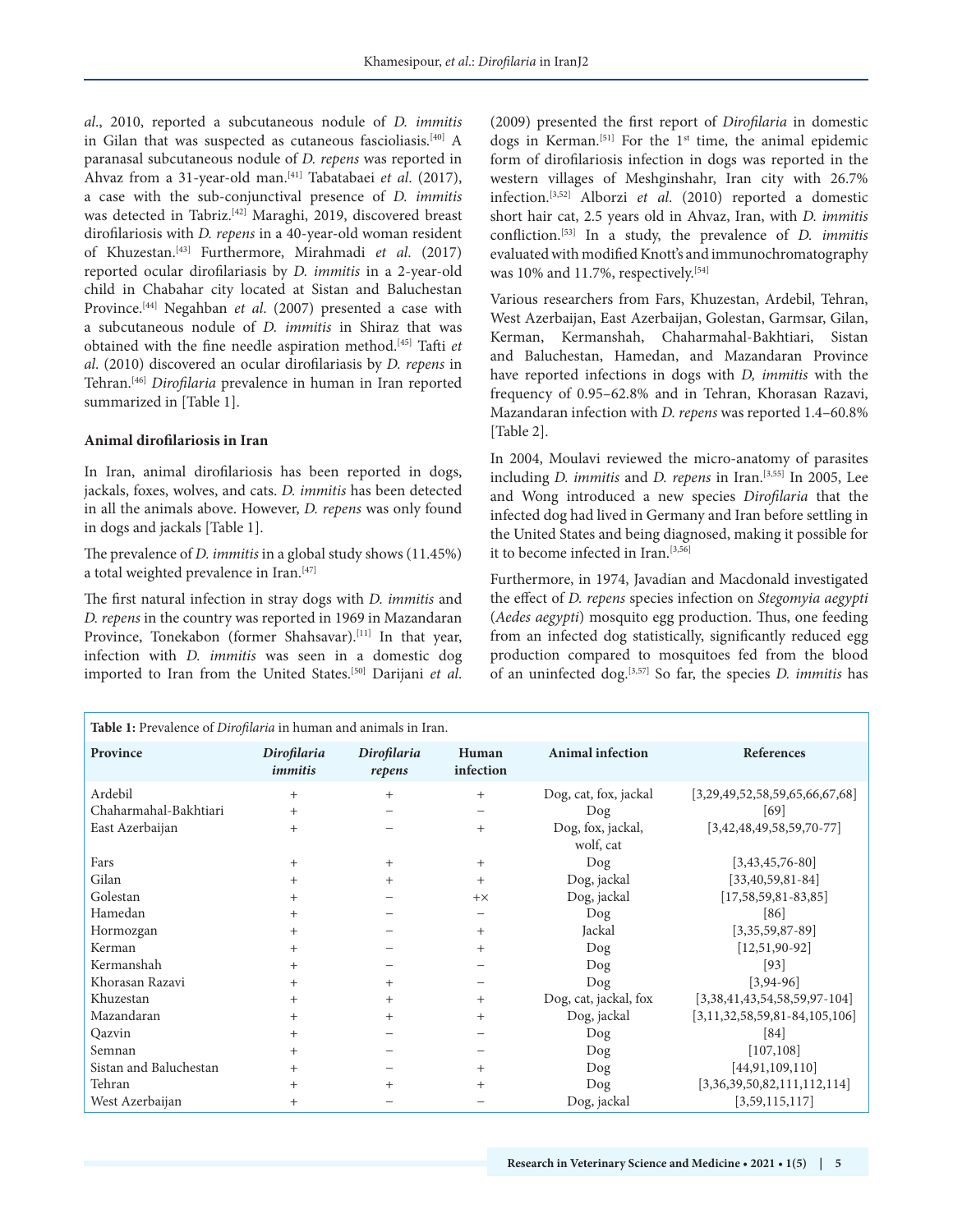|                     | Table 2: Prevalence of Dirofilaria among dogs in Iran. |                    |                         |                     |
|---------------------|--------------------------------------------------------|--------------------|-------------------------|---------------------|
| <b>Species</b>      | Province                                               | Location           | Infection rate (%)      | References          |
| Dirofilaria immitis | Ardebil                                                | Meshkinshahr       | 20.87                   | $[29]$              |
|                     |                                                        |                    | 62.80                   | $[65]$              |
|                     |                                                        |                    | 7.90                    | $[3,52,118-120]$    |
|                     |                                                        |                    | 36.80                   | $[3,52,118-120]$    |
|                     |                                                        |                    | 23.07                   | $[68]$              |
|                     | Chaharmahal and Bakhtiari                              | Shahrekord         | 1.49                    | $[69]$              |
|                     | East Azerbaijan                                        | (Jolfa, Kaleybar)  | 21.20                   | $[71]$              |
|                     |                                                        | Marand             | 15.90                   | $[71]$              |
|                     |                                                        |                    | 18.02                   | $[121]$             |
|                     |                                                        | Sarab<br>Tabriz    | 13.50<br>30             | $[73]$              |
|                     |                                                        |                    | 11.60                   | $[74]$<br>[70, 121] |
|                     |                                                        |                    | 20.02                   | $[71]$              |
|                     |                                                        |                    | 8.40                    | [3, 122]            |
|                     |                                                        |                    | 31.60                   | [3, 123]            |
|                     |                                                        |                    | 15                      | $[75]$              |
|                     |                                                        |                    | 14                      | $[76]$              |
|                     |                                                        | East Azerbaijan    | 14.70                   | [3, 49]             |
|                     |                                                        |                    | 30                      | [3,67]              |
|                     | Fars                                                   | Shiraz             | 0.95                    | [3, 80]             |
|                     |                                                        |                    | 9.60                    | [3,78]              |
|                     | Gilan                                                  | Gilan              | 51.42                   | [81, 82]            |
|                     |                                                        |                    | 4.41                    | $[83]$              |
|                     | Golestan                                               | Golestan           | 15.38                   | [81, 82]            |
|                     |                                                        |                    | 14.55                   | [3,17]              |
|                     |                                                        |                    | 18.18                   | [3,17]              |
|                     |                                                        |                    | 3.94                    | $[83]$              |
|                     |                                                        |                    | 15.45                   | $[85]$              |
|                     | Hamedan                                                | Hamedan            | 19.27                   | $[86]$              |
|                     | Kerman                                                 | Kerman             | $\overline{2}$          | $[51]$              |
|                     |                                                        |                    | 5.40                    | [90]                |
|                     |                                                        |                    | 5                       | $[92]$              |
|                     |                                                        | Bam                | 15.15                   | [91]                |
|                     | Kermanshah                                             | Kermanshah         | 18.30                   | $[93]$              |
|                     | Khuzestan                                              | Ahvaz              | 12.61                   | $[100]$             |
|                     |                                                        |                    | 5                       | $[97]$              |
|                     |                                                        |                    | 8                       | $[99]$              |
|                     |                                                        |                    | 8.70                    | [3, 102]            |
|                     | Mazandaran                                             | Sari               | 10, 11.7<br>6           | $[54]$<br>$[105]$   |
|                     |                                                        | Tonekabon          | 7.69                    | [81, 82]            |
|                     |                                                        |                    | $\overline{4}$          | [3, 11]             |
|                     |                                                        |                    | 5.37                    | $[83]$              |
|                     |                                                        | Tonekabon          | 15                      | $[106]$             |
|                     | Semnan                                                 | Garmsar            | 12.29                   | $[107]$             |
|                     |                                                        |                    | 5.20                    | $[108]$             |
|                     | Sistan and Baluchestan                                 | Zabol              | 27.50                   | [91]                |
|                     | Tehran                                                 | Tehran             | 3                       | $[82]$              |
|                     |                                                        |                    | 2.30                    | $[111]$             |
|                     |                                                        |                    | 1.40                    | [3, 124]            |
|                     | West                                                   | (Targavar,         | 25                      | $[116]$             |
|                     | Azerbaijan                                             | Margavar, Kolshin, |                         |                     |
|                     |                                                        | and Hovarchin)     |                         |                     |
|                     |                                                        | Uromie             | 3                       | $[115]$             |
|                     |                                                        |                    | $\overline{\mathbf{4}}$ | [3, 115]            |
|                     |                                                        |                    |                         | (Contd)             |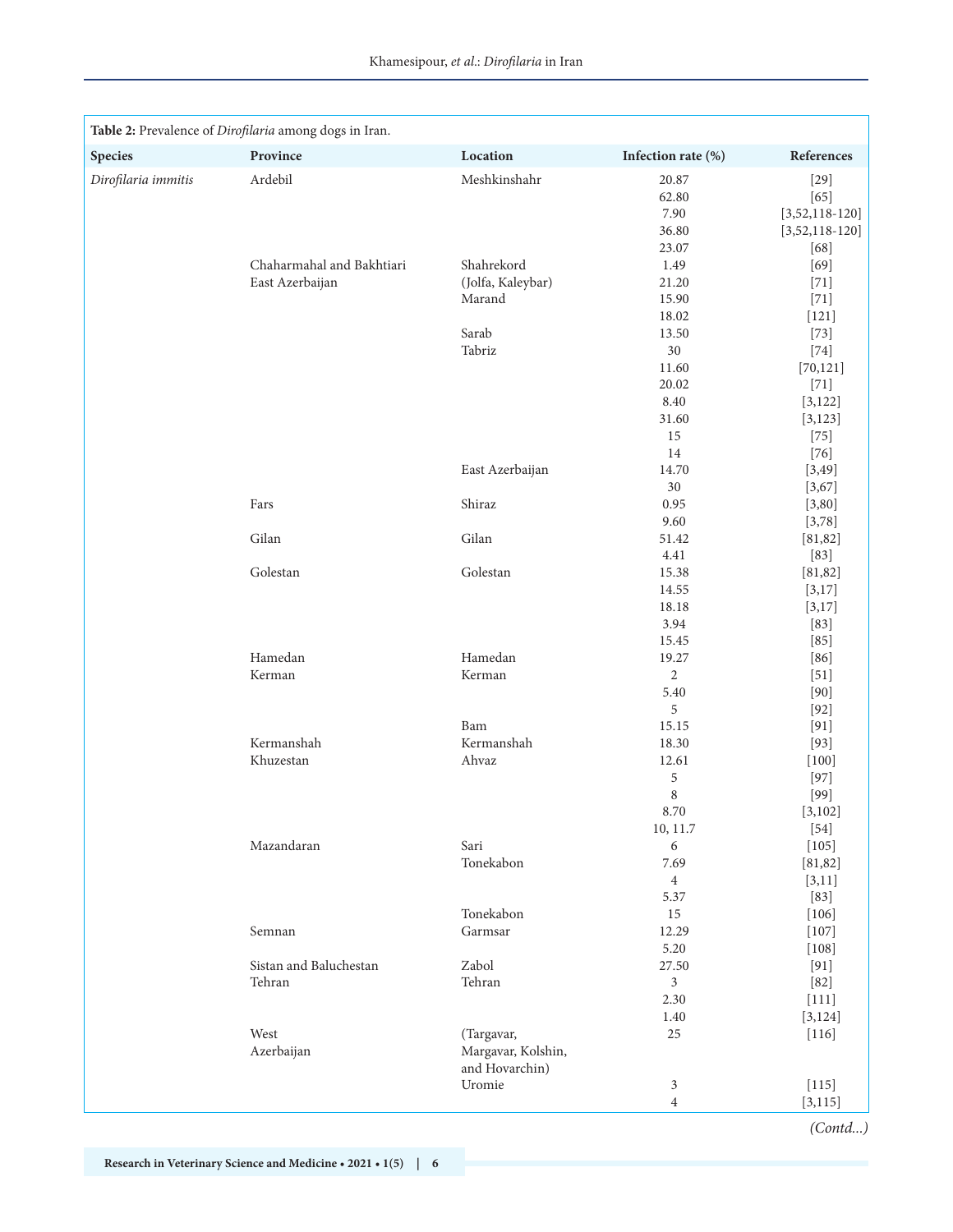| <b>Table 2:</b> (Continued) |                                                       |                                                |                                             |                                                             |
|-----------------------------|-------------------------------------------------------|------------------------------------------------|---------------------------------------------|-------------------------------------------------------------|
| <b>Species</b>              | Province                                              | Location                                       | Infection rate $(\%)$                       | <b>References</b>                                           |
| Dirofilaria repens          | Ardebil<br>Khorasan<br>Razavi<br>Mazandaran<br>Tehran | Meshkinshahr<br>Mashhad<br>Tonekabon<br>Tehran | 3.84<br>6.40<br>6.50<br>60.80<br>26<br>1.40 | [68]<br>[3,96]<br>[3, 95]<br>[3, 11]<br>$[111]$<br>[3, 113] |

| <b>Table 3:</b> Infection rate of <i>Dirofilaria</i> among jackals in Iran |                                                                                                                                                     |                       |              |
|----------------------------------------------------------------------------|-----------------------------------------------------------------------------------------------------------------------------------------------------|-----------------------|--------------|
| <b>Species</b>                                                             | <b>Province (location)</b>                                                                                                                          | Infection rate $(\%)$ | References   |
| Dirofilaria immitis                                                        | East Azerbaijan                                                                                                                                     | 20, 57.1              | [3,49,58,67] |
|                                                                            |                                                                                                                                                     | 57.4, 28              | $[77]$       |
|                                                                            | Khuzestan                                                                                                                                           | 11.1                  | [3,58]       |
|                                                                            |                                                                                                                                                     | 28.5                  | [3,102]      |
|                                                                            | Golestan                                                                                                                                            | 12.5                  | [3,58]       |
|                                                                            | Mazandaran                                                                                                                                          | 10                    | [3, 58]      |
|                                                                            | North Khorasan                                                                                                                                      | 8.9                   | $[125]$      |
|                                                                            | Zone $1^*$                                                                                                                                          | 3.8                   | $[59]$       |
|                                                                            | Zone $2**$                                                                                                                                          | 2.5                   | $[59]$       |
|                                                                            | Zone $3***$                                                                                                                                         | 5%                    | $[59]$       |
|                                                                            | 11 Provinces****                                                                                                                                    | 7.5                   | [3,58]       |
| Dirofilaria repens                                                         | Mazandaran (Tonekabon)                                                                                                                              | 10                    | [3, 11]      |
| were in East Azerbaijan, Khuzestan, Golestan, and Mazandaran               | *Gilan, Mazandaran, and Golestan, **West Azerbaijan, East Azerbaijan, Ardebil, Markazi, and Esfahan, ***Khuzestan and Hormozgan, ****infected cases |                       |              |

been isolated in cats only once from Tabriz. From 234 cats, microfilaria was obtained in two cases (0/8%) of peripheral blood.<sup>[48]</sup> There are two official reports about identifying *D. immitis* in wolves in East Azerbaijan. The first was a reported infection of one out of five wolves  $(20\%)^{[49]}$  and the other was infection of one out of two.[3]

The first report of jackal infection to *D. repens* (10%) was in Mazandaran Province.[3,11] Jackal infection to *D. immitis*  was reported from 2.5% to 57.4% in East Azerbaijan, Ardabil, Khuzestan, Golestan, and Mazandaran Provinces by different researchers [Table 3], but in 2003, the infection rate reported by Meshgi *et al*. in 11 provinces was 7.5% in total, that in East Azerbaijan, Khuzestan, Golestan, and Mazandaran Provinces, five out of 66 trapped jackals were infected.[3,58] Meshgi evaluated the prevalence of *D. immitis*  in jackals and foxes in three areas of Iran. The infection rate in the first zone consisting of Gilan, Mazandaran, and Golestan was 3.8%. That of the second one (Zone 2, West Azerbaijan, East Azerbaijan, Ardebil, Markazi, and Esfahan) was 2.5% and the last one (Zone 3, Khuzestan and Hormozgan) was 5%.[59]

Infection of foxes with *D. immitis* has been recorded from East Azerbaijan, Ardabil, and Khuzestan Provinces by different researchers with an abundance of 5.7%–50% [Table 4], but in 2003, Meshgi *et al.* reported the rate of infection in six provinces as 9% in total so that two out of a total of 22 foxes caught in East Azerbaijan and Khuzestan Provinces were infected. They also mentioned an 8.9% infection of the total number of caught wild carnivores, including foxes, jackals, and wolves to *D. immitis*. Furthermore, Meshgi reported a rate of 8.1% in West Azerbaijan, East Azerbaijan, Ardebil, Markazi, and Esfahan for foxes infected to *D. immitis.* In the country, the species *D. repens* has not been isolated from foxes so far.[3,58]

#### *Dirofilaria* **infection in Iran**

Dissemination of dirofilariasis in Iran: In total, human and animal *Dirofilaria* infection is reported from eighteen provinces of Iran. *D. immitis* species has been observed in all of the provinces of the country. In West Azerbaijan, Semnan, Khorasan Razavi, Kermanshah, Hamedan, Qazvin, and Chaharmahal-Bakhtiari Provinces, only animal infection has been reported. In Ardabil, Golestan, Gilan, Kerman, Khuzestan, East Azerbaijan, Fars, Hormozgan, Sistan and Balochistan, Mazandaran, and Tehran, both human and animal infections of this species have been reported. *D. repens* species was reported in five provinces. While in Khorasan Razavi Province, only animal infection was documented, in Tehran, Mazandaran, Khuzestan, Fars, Ardebil, and Gilan Provinces, both human and animal infections have been found [Table 1].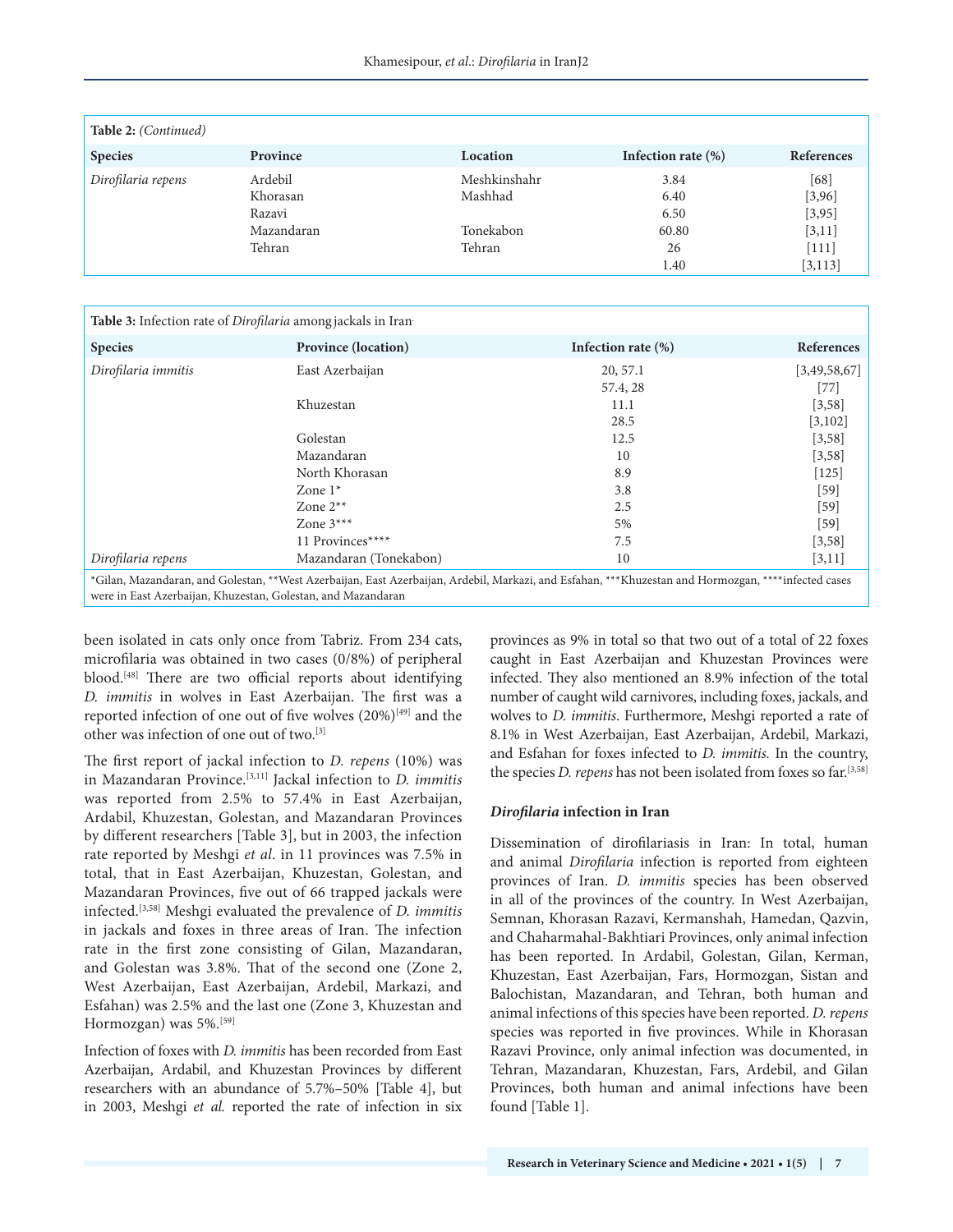| <b>Table 4:</b> Infection rate of <i>Dirofilaria</i> among foxes in Iran.                                                   |                 |              |  |  |
|-----------------------------------------------------------------------------------------------------------------------------|-----------------|--------------|--|--|
| Province                                                                                                                    | Infection rate% | Reference    |  |  |
| East Azerbaijan                                                                                                             | $5.7 - 11.1$    | [3,49,58,67] |  |  |
|                                                                                                                             | 13.3            | [77]         |  |  |
| Khuzestan                                                                                                                   | 50              | [3,58,102]   |  |  |
| 6 Provinces*                                                                                                                | 9               | [3,58]       |  |  |
| Zone $2**$                                                                                                                  | 8.1             | $[59]$       |  |  |
| *Infected cases were in East Azerbaijan and Khuzestan. **West<br>Azerbaijan, East Azerbaijan, Ardebil, Markazi, and Esfahan |                 |              |  |  |

According to [Table 1], in the seven provinces of Tehran, Gilan, Khuzestan, Fars, Ardebil, Khorasan Razavi, and Mazandaran, human or animal infection to both species of *D. immitis* and *D. repens* has been reported. Although in two other independent studies, neither of these two species were found in carnivores of Mazandaran Province.<sup>[3,60,61]</sup> Given that Ardabil (Meshginshahr)[3,37,52,55,62] and East Azerbaijan (Tabriz)[3,15,16,63] were introduced as two zoonotic centers of dirofilariasis (*D. immitis*), human cases were presented from both and but no cases of *D. repens* species were found in East Azerbaijan. None of the provinces reported human infection alone with *D. immitis*. It is worth mentioning that none of the two species of *Dirofilaria* were previously found in carnivores of Gilan Province.<sup>[3,60]</sup>

## **DISCUSSION**

Due to the increase in human cases and also the higher prevalence of this disease in the northern regions of the country, human coexistence with animals is an important factor. In this regard, periodic attention to parasite testing and the use of antiparasitic drugs prescribed to animals should be taken seriously. The results indicate an increase in the incidence of *D. repens*, as well as an increase in conflict areas in more recent studies, which is more pronounced, especially in areas where health is not pursued more seriously. Furthermore, the number of cases of wild carnivores indicates the spread of this disease in this species of animals throughout the country, which is an important factor in the transmission in companion and domestic animals. Thus, attention to ecological measures in this regard is very important. It seems that in some parts of Iran which have been cleared of malaria or it has been controlled, dirofilariasis is one of the most important diseases transmitted by mosquitoes. However, there is no codified surveillance program for this disease, in the health and veterinary networks of the country. Due to the increasing trend of human reported cases of dirofilariasis in recent years, more attention from physicians and laboratory scientists to clinical symptoms of this disease is needed, especially in the centers of the disease or areas with significant animal infection. Most of the reports related to dirofilariasis in Iran were in terms of parasitology and isolation of parasites from animal reservoirs. Therefore, it is

necessary to study this disease in other parts of the country that has not been researched. The presence of stray dogs and other carnivores as reservoirs, the increasing phenomenon of keeping dogs and cats as pets in cities in recent years, the use of dogs in police forces to detect crimes and in Red Crescent organizations for the occurrence of emergencies, and the role of herding dogs in the agricultural economy of rural areas, demand more attention from health and veterinary authorities in the country to dogs and their common diseases with humans, especially dirofilariasis. There is no entomological information available about the carriers of this disease in Iran.

# **CONCLUSION**

Statistical reports indicate the incidence of this infection in animal and human in 11 provinces of Iran. Conflict with D. immitis were in dogs ranged from 0.95 to 62.8%, jackals (2.5- 57.4%), foxes (5.7-50%), wolves (20-50%), and cats (0.8%) in different researches. These reports have been reported for D. repens in dogs and jackals (1.4-60.8%) and (10%) in different regions, respectively. Reports of dirofilaria in Iran are scattered and with different pathogenic characteristics, which highlights the importance of further studies on dirofilariasis in Iran, especially in areas where there is no research history.

#### **Acknowledgments**

Thanks to Azari-Hamidian *et al*. (2006) for publishing article in titled "Review of dirofilariasis in Iran" which published in Journal of Guilan University of Medical Sciences that was very helpful for this paper and complete this study. Also, thanks to all reviewers for their useful comments.

#### **Declaration of patient consent**

Patient's consent not required as patients identity is not disclosed or compromised.

#### **Financial support and sponsorship**

Nil.

#### **Conflicts of interest**

There are no conflicts of interest.

# **REFERENCES**

- 1. Ashford RW. Current usage of nomenclature for parasitic diseases, with special reference to those involving arthropods. Med Vet Entomol 2001;15:121-5.
- 2. Anderson RC. Nematode Parasites of Vertebrates: Their Development and Transmission. Wallingford, United Kingdom: CABI; 2000.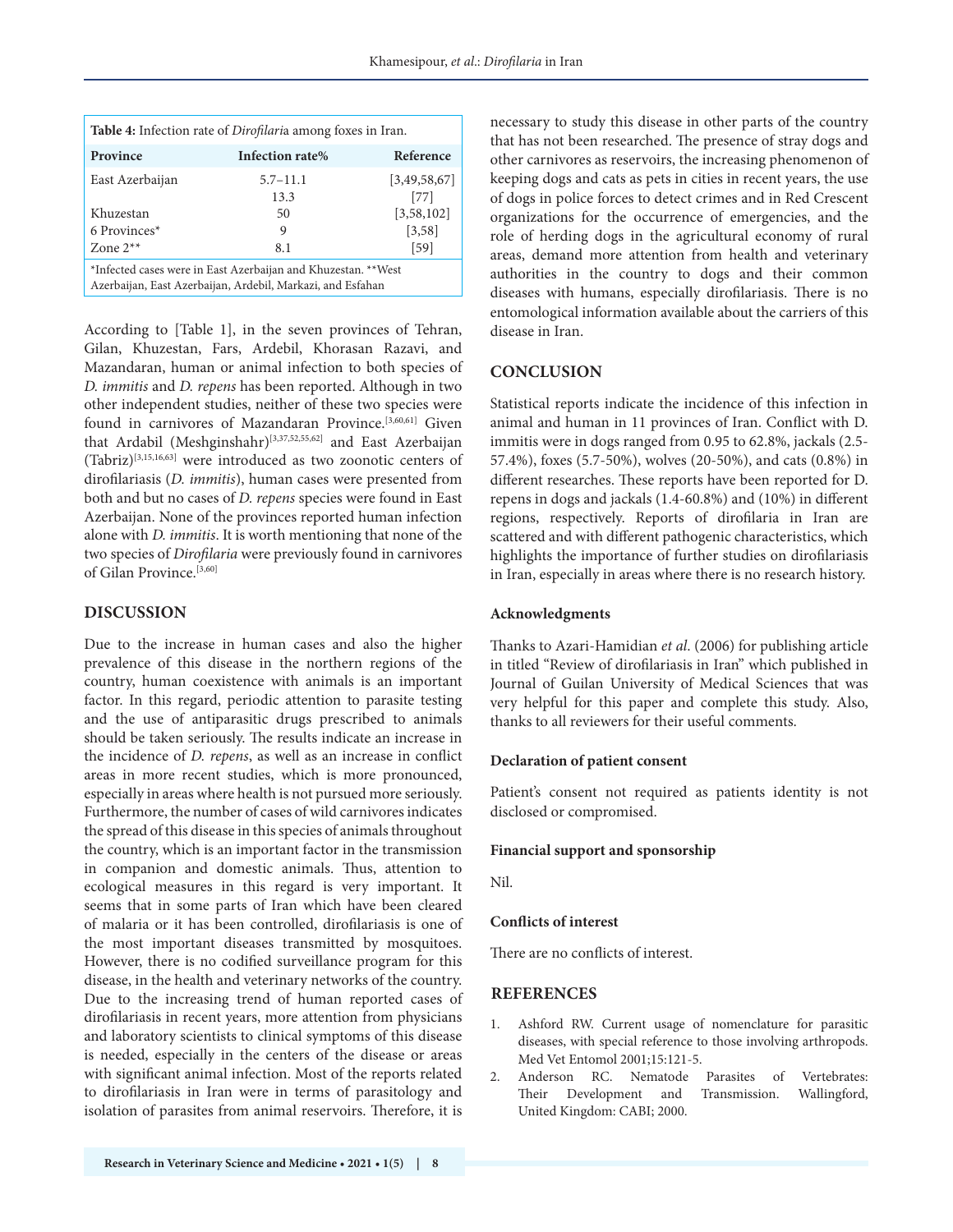- 3. Azari-Hamidian SH, Yaghoobi-Ershadi MR, Javadian E, Mobedi I, Abai MR. Review of dirofilariasis in Iran. J Med Fac Guilan Univ Med Sci 2006;15:102-13.
- 4. Howell PG. The encyclopedia of arthropod-transmitted infections. J S Afr Vet Assoc 2003;74:143-50.
- 5. Venco K. Heartworm Disease in Dogs and Cats. IX Eur Multicolloquium Parasitol Val Spain; 2004. p. 398.
- 6. Muller R. Worms and Human Disease. 2nd ed. Wallingford: CABI Publishing; 2002.
- 7. Konishi E. Susceptibility of aedes albopictus and culex tritaeniorhynchus (Diptera: Culicidae) collected in Miki city, Japan, to *Dirofilaria immitis* (Spirurida: Filariidae). J Med Entomol 1989;26:420-4.
- 8. Maslov AV, Ward RA, Rao PM. Blood-Sucking Mosquitoes of the Subtribe Culisetina (Diptera, Culicidae) in World Fauna. United States: Citeseer; 1989.
- 9. Varodi E, Kuzmin Y, Vasylyk N, Kononko G, Kuz L, Yu M, *et al*. Experimental infection of mosquitoes with *Dirofilaria repens* (Nematoda, Filarioidea) larvae. Vestn Zool 2005;132:595-771.
- 10. Simon F, Lopez-Belmonte J. Human Dirofilariasis: Past Studies, Current Approches. IX European Multicolloquium of Parasitology, Valencia, Spain; 2004. p. 399.
- 11. Sadighian A. Helminth parasites of stray dogs and jackals in Shahsavar area, caspian region, Iran. J Parasitol 1969;55:372-4.
- 12. Parsa R, Sedighi A, Sharifi I, Bamorovat M, Nasibi S. Molecular characterization of ocular dirofilariasis: A case report of *Dirofilaria immitis* in South-Eastern Iran. BMC Infect Dis 2020;20:520.
- 13. Eslami A, Meshgi B. Periodicity of *Dirofilaria immitis* in a dog from around in Tehran. In: Abstracts of the Fourth National Congress of Animal-Human Transmissible Diseases; 2000. p. 170.
- 14. Eslami A, Meshgi B. Periodicity of *Dirofilaria immitis* in a dog from around in Tehran. J Vet Res 2000;2:15-8.
- 15. Meshgi B, Eslami A, Ashrafi Halan J. Periodicity of microfiller *Dirofilaria immitis* in Tabriz dogs. J Vet Res 2001;56:115-7.
- 16. Meshgi B, Eslami A, Ashrafi Halan J. Periodicity of microfillar *Dirofilaria imitis* in dog bloodstream in Tabriz. In: Abstracts of the 3rd National Congress of Medical Parasitology of Iran; 2000. p. 64.
- 17. Bahadori SR, Eslami A. Comparison of modified knott and ELISA methods for diagnosis of dirofilariosis in dogs in Golestan province and determining of its periodicity. In: The 20th International Conference of the World Association for the Advancement of Veterinary Parasitology, Christchurch, New Zealand; 2005. p. 249.
- 18. CDC. Life Cycle of *D. immitis*. United States: CDC; 2012.
- 19. CDC. Life Cycle of *D. repens*. United States: CDC; 2012.
- 20. Farzaneh N. Evaluation of Dirofilariasis in Dogs. Iran: Tehran University; 1991.
- 21. Rafii Sm. The first clinical report of *Dirofilaria immitis* heartworm in dogs from Iran. In: Abstracts of the Third National Congress of Human-Animal Transmissible Diseases Mashhad; 1996. p. 253.
- 22. Tabrizi BA. Evaluation of calcium, phosphorus and alkaline phosphatase in *Dirofilaria immitis* infection in dogs. World J Zool 2012;7:79-82.
- 23. Mahdizadeatar MA. Heartworm disease (*Dirofilaria immitis*). Sel Knowl Vet Res 1991;4:41-7.
- 24. Mahdizadeatar MA. Heartworm disease (*Dirofilaria immitis*).

Sel Knowl Vet Res 1992;4:1-62.

- 25. Vahedi A. A review of diagnostic methods for *Dirofilaria immitis* in humans and animals. Brought Vet Med 1997;15:18-23.
- 26. Elsami A, Ashrafi J, Meshghi B. Canine heartworm, clinical presentation and treatment. In: World Small Animal Veterinary Association World Congress Proceedings; 2003.
- 27. Sharifdini M, et al. *Dirofilaria immitis* and its relationship with gender and age of infected dogs in Meshkinshahr,Ardebil Province, Iran. In: 1<sup>st</sup> Internatinal and 8<sup>th</sup> National Congress of Parasitology and Parasitice Disease in Iran; 2012. p. 28.
- 28. Jalali MH, Ghorbanpoor M, Mosalanezhad B, Avizeh R, Alborzi AR, Rahrowani M. Dignosis OF *Dirofilaria immitis* infection in urban and rural dogs in Ahvaz city by counterimmunoelectrophoresis. J Vet Res 2012;69:319-26.
- 29. Zarei Z, Kia EB, Heidari Z, Mikaeili F, Mohebali M, Sharifdini M. Age and sex distribution of *Dirofilaria immitis* among dogs in Meshkin-Shahr, Northwest Iran and molecular analysis of the isolates based on COX1 gene. Vet Res Forum 2016;7:325-30.
- 30. Ranjbar-Bahadori S, Eslami A, Bokaic S. Evaluation of different methods for diagnosis of *Dirofilaria immitis*. Pak J Biol Sci 2007;10:1938-40.
- 31. Panarese R, Iatta R, Mendoza-Roldan JA, Szlosek D, Braff J, Liu J, *et al*. Comparison of diagnostic tools for the detection of *Dirofilaria immitis* infection in dogs. Pathogens 2020;9:1-8.
- 32. Rouhani S, Athari A. Ocular dirofilariasis in Iran: A case report. Med J Islam Repub Iran 2003;17:85-6.
- 33. Siavashi M, Massoud J. Human Cutaenous dirofilariosis in Iran: A report of two cases. Iran J Med Sci 1995;20:85-6.
- 34. Athari A. Zoonotic subcutaneous dirofilariasis in Iran. Arch Iran Med 2003;6:63-5.
- 35. Salahimoghadam A, Mobedi I, Banihashemi S. A case report of *Dirofilaria* in the hydrocele of a 5-year-old child. In: Abstracts of the 3rd National Congress of Medical Parasitology of Iran Sari; 2000. p. 319.
- 36. Degardin P, Simonart JM. Dirofilariasis, a rare, usually imported dermatosis. Dermatology 1996;192:398-9.
- 37. Mobedi I, Javadian E, Ebaii M. Introducing the zoonotic center of dog heartworm (Nematoda, Filarioidea *Dirofilaria immitis*) in Meshginshahr region (East Azerbaijan province) and its importance in Iran. In: Abstracts of the First National Congress of Parasitic Diseases in Iran Rasht; 1990. p. 78.
- 38. Maraghi S, Rahdar M, Akbari H, Radmanesh M, Saberi AA. Human dirofilariasis due to *Dirofilaria repens* in Ahvaz-Iran: A report of three cases. Pak J Med Sci 2006;22:211-3.
- 39. Tavakolizadeh S, Mobedi I. Orbital dirofilariasis in Iran: A case report. Korean J Parasitol 2009;47:397.
- 40. Ashrafi K, Golchai JG. Human subcutaneous dirofilariasis due to *Dirofilaria* (Nochtiella) repens: Clinically suspected as cutaneous fascioliasis. Iran J Public Health 2010;39:105-6.
- 41. Radmanesh M, Saberi A, Maraghi S, Emad-Mostowfi N. *Dirofilaria repens*: A dog parasite presenting as a paranasal subcutaneous nodule. Int J Dermatol 2006;45:477-8.
- 42. Tabatabaei SA, Soleimani M, Nikmanesh B, Mahmoudzadeh R, Vahedian Z, Salabati M, *et al*. Human subconjunctival dirofilariasis presenting as the daytime photophobia: A case report. Iran J Public Health 2017;46:1430-4.
- 43. Maraghi S, Sameri A, Jeddi Y. Human *Dirofilaria repens* infection of the breast: A case report. Arch Med Lab Sci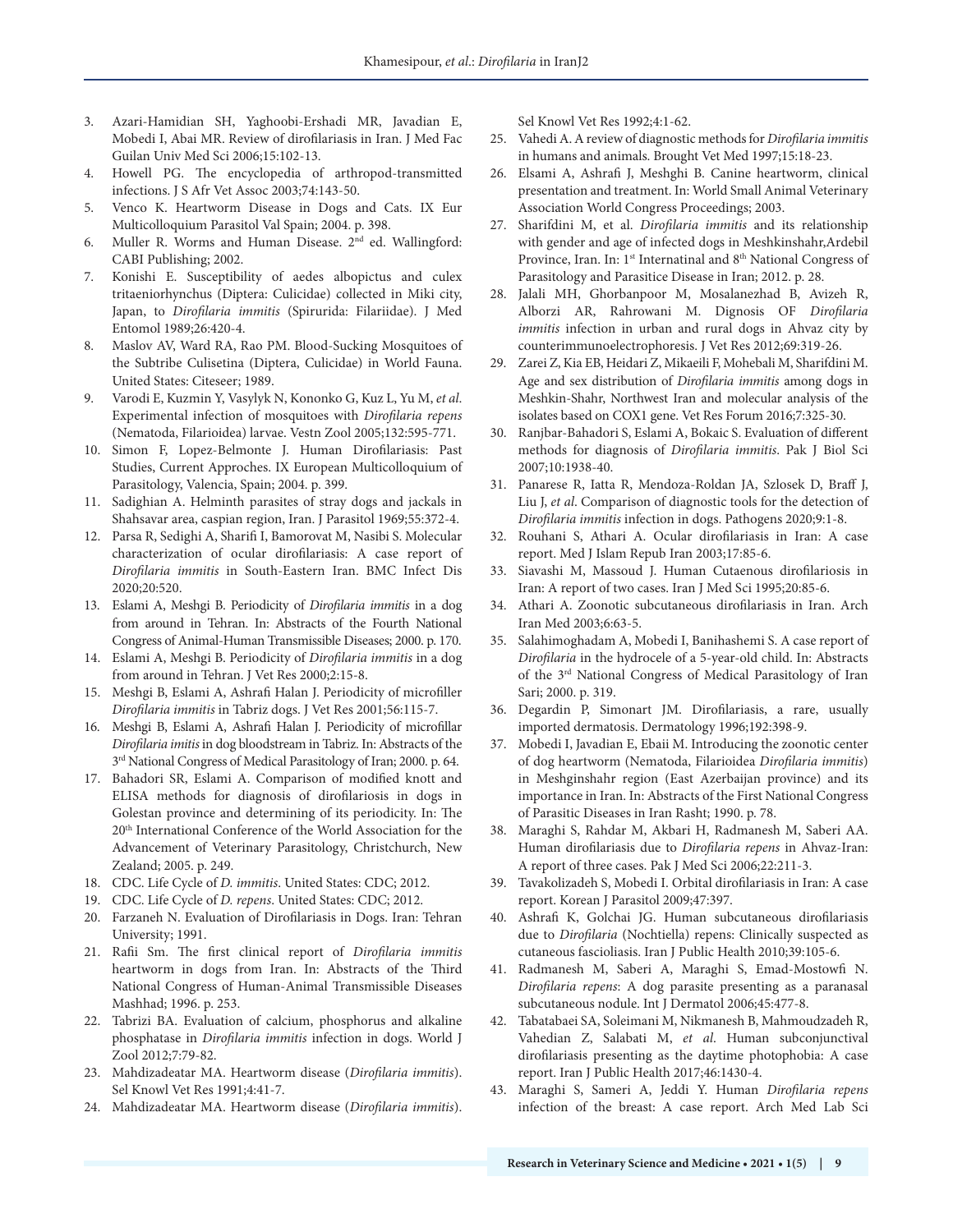2019;1:42-4.

- 44. Mirahmadi H, Maleki A, Hasanzadeh R, Ahoo MB, Mobedi I, Rostami A. Ocular dirofilariasis by *Dirofilaria immitis* in a child in Iran: A case report and review of the literature. Parasitol Int 2017;66:978-81.
- 45. Negahban S, Daneshbod Y, Atefi S, Daneshbod K, Sadjjadi SM, Hosseini SV, *et al*. *Dirofilaria repens* diagnosed by the presence of microfilariae in fine needle aspirates: A case report. Acta Cytol 2007;51:567-70.
- 46. Tafti MR, Hajilary A, Siatiri H, Rokni MB, Mobedi I, Mowlavi G. Ocular dirofilariasis, a case report. Iran J Parasitol 2010;5:64-8.
- 47. Anvari D, Narouei E, Daryani A, Sarvi S, Moosazadeh M, Hezarjaribi HZ, *et al*. The global status of *Dirofilaria immitis* in dogs: A systematic review and meta-analysis based on published articles. Res Vet Sci 2020;131:104-16.
- 48. Ashrafi Halan J, Eslami A, Meshgi B, Shirani D, Mostoufi S. A study on the prevalence, clinical findings and treatment of feline heartworm disease in Iran. J Vet Res 2001;56:21-3.
- 49. Razmaraii N, Ebrahimi M, Amaghi A. Report of *Dirofilaria immitis* in wild carnivores in the northern region of East Azerbaijan province. In: Abstracts of the Fourth National Congress of Animal-Human Transmissible Diseases Tehran; 2000. p. 220-1.
- 50. Sanjar M, Niak A, Khatibi S. Dirofilariasis in the dog in Iran. Vet Rec 1969;85:204.
- 51. Darijani N, Akhtardanesh B, Jafari H. Serum prevalence of dirofilariasis in domestic dogs in Kerman. In: First National Congress of Veterinary Laboratory Sciences; 2009.
- 52. Ebaii M. Determination of Fauna, Seasonal Activity of Sandflies and Visceral Reservoirs of Visceral Leishmaniasis in Meshginshahr Region. Iran: Tehran University of Medical Sciences and Health Services; 1990.
- 53. Alborzi A, Mosallanejad B, Najafabadi MG, Nikpour Z. Report of a case of cat infection with heartworm in Ahvaz city. J Vet Res 2010;65:255-7.
- 54. Jalali MH, Alborzi AR, Avizeh R, Mosalanezhad B. Survey of prevalence of dirofilariosisin rural dogs in Ahvaz. Sci Iran Vet J 2009;5:81-8.
- 55. Molavi G. Histopathological Study of Parasitic Worms in Humans and Animals with Emphasis on their Microanatomy. Iran: Medical University Tehran; 2004.
- 56. Lee G, Wong M. A new subcutaneous dirofilariid in a dog. In: The 20th International Conference of the World Association for the Advancement of Veterinary Parasitology, Christchurch, New Zealand; 2005. p. 189.
- 57. Javadian E, Macdonald WW. The effect of infection with Brugia pahangi and *Dirofilaria repens* on the egg-production of *Aedes aegypti*. Ann Trop Med Parasitol 1974;68:477-81.
- 58. Meshgi B, Eslami A, Kharazianmoghadam M. Prevalence of *Dirofilaria immitis* in wild carnivores in Iran. In: Abstracts of the 13th Iranian Veterinary Congress Tehran; 2003. p. 199.
- 59. Meshgi B, Eslami A, Bahonar AR, Kharrazian-Moghadam M, Gerami-Sadeghian A. Prevalence of parasitic infections in the red fox (*Vulpes vulpes*) and golden Jackal (*Canis aureus*) in Iran. Iran J Vet Res 2009;10:387-91.
- 60. Dalimi A, Mobedi I. Helminth parasites of carnivores in Northern Iran. Ann Trop Med Parasitol 1992;86:395-7.
- 61. Sadighian A. Helminths of wildcats in the Shahsavar area, Caspian region, Iran. J Parasitol 1970;56:270.
- 62. Mobedi I, Javadian E, Ebaii M. Introducing the zoonotic center of dog heartworm (Nematode, Filariidae, *Dirofilaria immitis*) in Meshginshahr region. In: Abstracts of the Iranian National Veterinary Student Congress; 1990. p. 65-6.
- 63. Meshgi B. Epidemiology of Dirofilariasis Caused by *Dirofilaria immitis* in Tabriz Dogs. Iran: University of Tehran; 2001.
- 64. Schrey CF, Trautvetter E. Canine and feline heartworm diseasediagnosis and therapy. Waltham Focus 1998;8:23-30.
- 65. Khanmohammadi M, Falak R, Meamar AR, Arshadi M, Akhlaghi L, Razmjou E. Molecular detection and phylogenetic analysis of endosymbiont *Wolbachia pipientis* (Rickettsiales: Anaplasmataceae) isolated from *Dirofilaria immitis* in Northwest of Iran. J Arthropod Borne Dis 2019;13:83.
- 66. Khodabakhsh M, Malmasi A, Mohebali M, Zarei Z, Kia EB, Azarm A. Feline dirofilariosis Due to *Dirofilaria immitis* in Meshkin Shahr district, Northwestern Iran. Iran J Parasitol 2016;11:269-73.
- 67. zarif fard M. Evaluation of Worm Parasites in Carnivores of East Azerbaijan Province with Emphasis on *Echinococcus multilocularis* and their Importance in Public Health. Iran: Medical Niversity of Tehran; 1994.
- 68. Jameie F, Dalimi A, Mohammadiha A. Detection of *Dirofilaria immitis* and *Dirofilaria repens* in dogs of Meshkinshahr, Northwest of Iran. In: 9<sup>th</sup> International Congress of Laboratories and Clinics; 2016. p. 480.
- 69. Namjo A, Dehkordi EV, Dehkordi MJ. Prevalence of *Dirofilaria* infection in autopsy stray dogs in Shahrekord city. In: First National Congress of Veterinary Laboratory Sciences; 2009.
- 70. Varjoy MH, Helan JA, Salehi N, Bazmani A, Nematollahi A, Baran AI, *et al*. Molecular detection and epidemiological aspects of *Dirofilaria immitis* in dogs in Tabriz and Suburbs. J Mazandaran Univ Med Sci 2015;26:20-31.
- 71. Razmaraii N, Eteghad SS, Babaii H, Paykari H, Esmaeilnia K, Froghy L. Molecular survey of canine microfilariae species in East-Azerbaijan province of Iran. Arch Razi Inst 2013;68:125-9.
- 72. Khanmohammadi M. Seroprevalence of canine *Dirofilaria immitis* in Sarab district. J Vet Clin Res 2012;3:109-16.
- 73. Khanmohammadi M. *Dirofilaria immitis* occult infection and seropervalence in sheepdogs in Sarab (Eas-Azerbaijan province). J Comp Pathobiol 2012;8:657-64.
- 74. Nematollahi A, Barazandeh MA. A survey on *Dirofilaria immitis* occurence in stray dogs of Tabriz (Iran). Acta Vet Brno 2010;79:449-51.
- 75. Farhang HH, Bahavarnia SR, Esmailzadeh MJ, Kamalabad NM. Survey on zoonotic importance and prevalence of *Dirofilaria immitis* infection in dogs of Tabriz, Iran. Int J Med Parasitol Epidemiol Sci 2020;1:11-3.
- 76. Raoof P, Garedaghi Y. Investigation of infection with *Dirofilaria immitis* parasite in stray dogs in Tabriz city of Iran. J Livest Sci 2017;8:38-42.
- 77. Razmaraii N, Roodsari AA, Ebrahimi M, Karimi GH. *Dirofilaria immitis* in wild carnivores in East-Azarbijan province in Iran. Pajouhesh Va Sazandegi 2008;21:23-6.
- 78. Sadjjadi S, Mehrabani D, Oryan A. Dirofilariosis of stray dogs in Shiraz, Iran. J Vet Parasitol 2004;18:181-2.
- 79. Mehrabani D, Sadjjadi SM, Oryan A. Prevalence of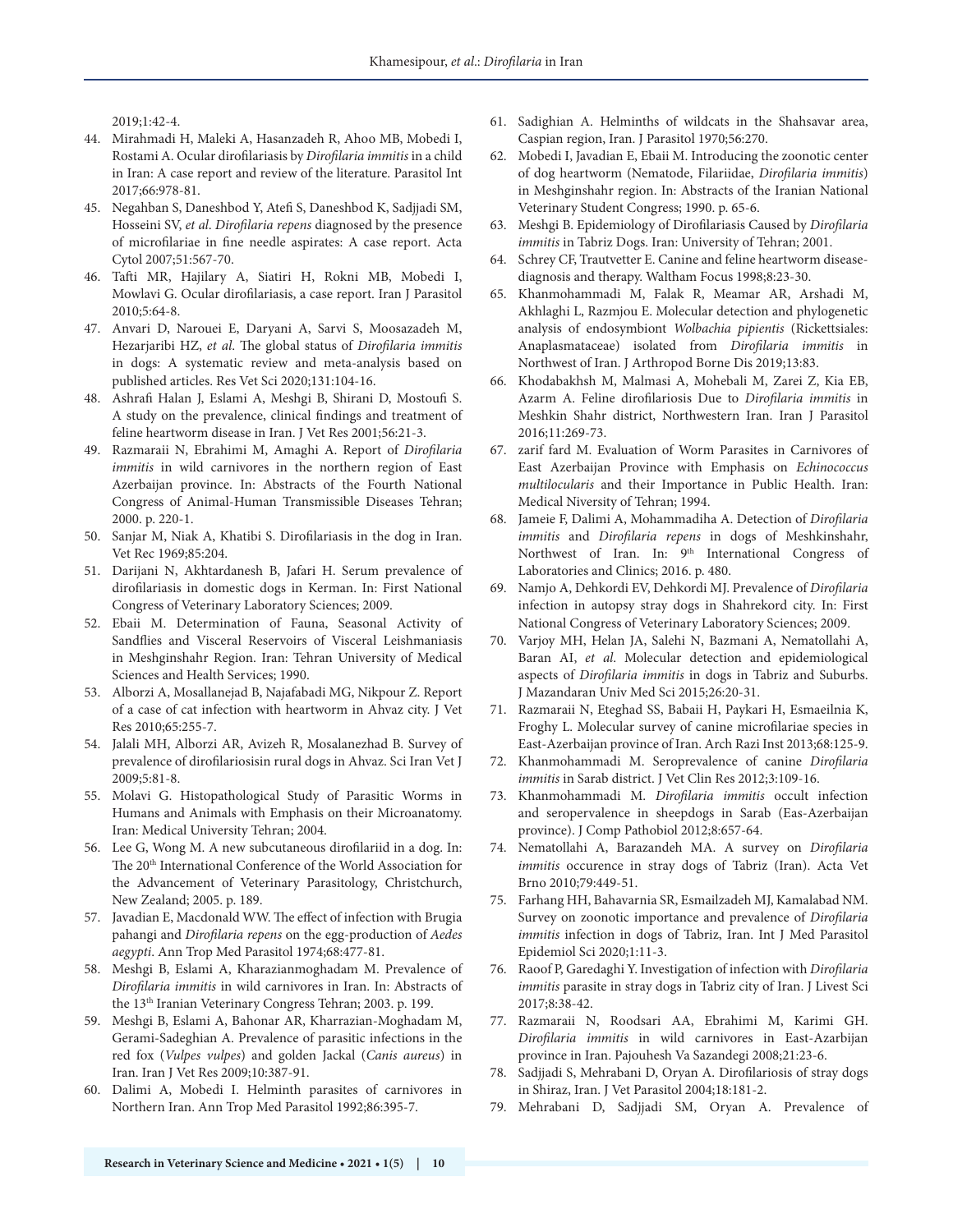gastrointestinal nematode parasites in stray dogs in Shiraz, Southern Iran. J Appl Anim Res 2002;22:157-60.

- 80. Jafari S, Gaur SN, Khaksar Z. Prevalence of *Dirofilaria immitis* in dogs of Fars province of Iran. J Appl Anim Res 1996;9:27-31.
- 81. Malmasi A, Hosseini SH, Aramoon M, Bahonar A, Seifi HA. Survey of canine *Dirofilaria immitis* infection in caspian provinces of Iran. Iran J Vet Res 2011;12:340-4.
- 82. Hosseini S, Malmasi A, Aramon M. Comparison of two diagnostic methods for *Dirofilaria immitis*: Modified Knott test and ELISA. J Vet Lab Res 2010;2:87-96.
- 83. Ranjbar-Bahadori S, Veshgini A, Shirani D, Eslami A, Mohieddin H, Shemshadi B, *et al*. Epidemiological aspects of canine dirofilariasis in the North of Iran. Iran J Parasitol 2011;6:73-80.
- 84. Bagher AM, Hosseini S, Jalousian F, Chegani ZJ, Bakhshiani A. Parasitic infection of stray dogs in Qazvin, Guilan and Mazandaran provinces, Iran. In: 2<sup>nd</sup> International and 9<sup>th</sup> National Congress of Parasitology and Parasitic Diseases of Iran (NICOPA); 2015.
- 85. Ranjbar-Bahadori S, Eslami A. Prevalence of blood fillers in dogs in Golestan province using the modified Knut method and determining its frequency. J Vet Res 2007;62:11-4.
- 86. Hoseini M, Jalousian F, Hoseini SH, Sadeghian AG. A cross sectional study on *Dirofilaria immitis* and acanthocheilonema reconditum in sheepdogs in a Western region in Iran. Vet Res Forum 2020;11:185-90.
- 87. Jamshidi A, Jamshidi M, Mobedi I, Khosroara M. Periocular dirofilariasis in a young woman: A case report. Korean J Parasitol 2008;46:265-7.
- 88. Ghasemi E, Shamsinia S, Taghipour A, Anvari D, Bahadory S, Shariatzadeh SA, *et al*. Filarial worms: A systematic review and meta-analysis of diversity in animals from Iran with emphasis on human cases. Parasitology 2020;147:909-21.
- 89. Salahi-Moghaddam A, Mobedi I, Banihashemi H. Unusual location of *Dirofilaria immitis* in a 5-year-old boy's hydrocele: A case report. Bimon J Hormozgan Univ Med Sci 2016;20:231-4.
- 90. Bamorovat M, Sharifi I, Harandi MF, Nasibi S, Sadeghi B, Khedri J, *et al*. Parasitological, serological and molecular study of *Dirofilaria immitis* in domestic dogs, Southeastern Iran. Iran J Parasitol 2017;12:260-6.
- 91. Khedri J, Radfar MH, Borji H, Azizzadeh M, Akhtardanesh B, Parasitol IJ, *et al*. Canine heartworm in Southeastern of Iran with review of disease distribution. Iran J Parasitol 1970;9:560-7.
- 92. Akhtardanesh B, Radfar MH, Voosough D, Darijani N. Seroprevalence of canine heartworm disease in Kerman, Southeastern Iran. Comp Clin Pathol 2012;20:573-7.
- 93. Bohloli Oskoii S, Sadeghi E, Hashemian AH, Khaligh SG. Study on shepherd dog dirofilariosis in Kermanshah province in 2011-2012. J Vet Lab Res 2013;5:47-54.
- 94. Heidarifard H. A case report of dirofilariasis in a dog for the first time in Khorasan province, Neishabour city. In: Abstracts of the 3rd National Congress of Veterinary Students of Urmia; 2000. p. 108.
- 95. Razmi G. Evaluation of infection of Mashhad dogs with two species of *Dirofilaria immitis* and *Dirofilaria repens*. In: Abstracts of the Fourth National Congress of Animal-Human

Transmissible Diseases Tehran; 2000. p. 188.

- 96. Razmi G. Investigation of the infection of dogs in Mashhad city with different types of fillers. J Vet Res 1999;1:5-7.
- 97. Jalali R, Jalali MH, Alborzi A, Avizeh R, Jalali H, Jalali R. A study on *Dirofilaria immitis* in healthy urban dogs from Ahvaz, Iran. Iran J Vet Res 2010;11:357-62.
- 98. Nikpour Z. Prevalence of *Dirofilaria immitis* in domestic cats in Ahvaz. Iran: Shahid Chamran University; 2010.
- 99. RaziJalali MH, Najafabadi MG, Mosallanejad B, Avizeh R, Alborzi A, Rahrovani M. Diagnosis of *Dirofilaria immitis* infection in urban and rural dogs in Ahvaz city by counterimmunoelectrophoresis. J Vet Res 2013;68:319-26.
- 100. Ranjbar-Bahadori S, Eidi Delvarzadeh M, Shemshadi B. *Dirofilaria immitis* infection in stray dogs of Khuzestan, a province in South-Western Iran. Int J Vet Res 2009;3:133-6.
- 101. Maraghi S, Naini-Kashani M, Masroupour M, Sameri A, Jeddi Y. Case report ophtalmic dirofilariasis acknowledgment. Arch Med Lab Sci 2016;2:36-8.
- 102. Farahnak A, Mobedi I, Mohamadi F. Study of zoonotic helminths of carnivores in Khuzestan, Iran. Iran J Public Health 1970;27:15-20.
- 103. Farahnak A, Mobedi I, Mohammadi F. Investigation of worm parasites of wild carnivores in Khuzestan and their zoonotic role. In: Abstracts of the Third National Congress of Human-Animal Transmissible Diseases Mashhad; 1996. p. 201.
- 104. Alborzi A, Mosallanejad B, Najafabadi MG, Nikpoor Z. Infestation of heartworm (*Dirofilaria immitis*) in a cat in Ahvaz city: A case report. J Vet Res 2010;65:255-7, 271.
- 105. Gholami S, Daryani A, Sharif M, Amouei A, Iraj M. Seroepidemiological survey of helminthic parasites of stray dogs in Sari city, Northern Iran. Pak J Biol Sci 2011;14:133-7.
- 106. Bahadori SH, Mohtasham RM, Eslami AL, Meshgi B. Study on blood filariosis of dog in Tonekabon. J Vet Res 2005;60:353-6.
- 107. Bahadori SH, Khah AH. A study on filariosis of stray dogs in Garmsar. J Vet Res 2007;62:73-6.
- 108. Moazezi H. Evaluation of Infection of Some Blood Parasites In Dogs Referred to the Veterinary Clinic of Semnan University. Iran: Semnan University; 2018.
- 109. Mohebi M. Evaluation of *Dirofilaria immitis* Infection in Dogs in Zabol City. Iran: Zabol University-School of Veterinary Medicine; 2016.
- 110. Anvari D, Saadati D, Siyadatpanah A, Gholami S. Prevalence of dirofilariasis in shepherd and stray dogs in Iranshahr, Southeast of Iran. J Parasit Dis 2019;43:319-23.
- 111. Pedram N, Tabrizi AS, Hosseinzadeh S, Pourmontaseri M, Rakhshandehroo E. Prevalence of *Dirofilaria immitis* and *Dirofilaria repens* in outdoor dogs in Tehran province, Iran. Comp Clin Pathol 2019;28:1165-9.
- 112. Mirzayans A, Zakarian B. The occurrence of *Dirofilaria repens* in dogs in Iran. Vet Rec 1970;87:422.
- 113. Mirzayans A, Eslami AH, Anwar M, Sanjar M. Gastrointestinal parasites of dogs in Iran. Trop Anim Health Prod 1972;4:58-60.
- 114. Tafti MR, Hajilary A, Siatiri H, Rokni MB, Mobedi I, Mowlavi G, *et al*. Ocular dirofilariasis, a case report. Iran J Parasitol 2010;5:64-8.
- 115. Naghipour M, Javadi S, Tavassoli M, Shamsi S. Serological study of *Dirofilaria immitis* in urban dogs of Urmia using modified knot and rapid antigen tests. J Zoonotic Dis